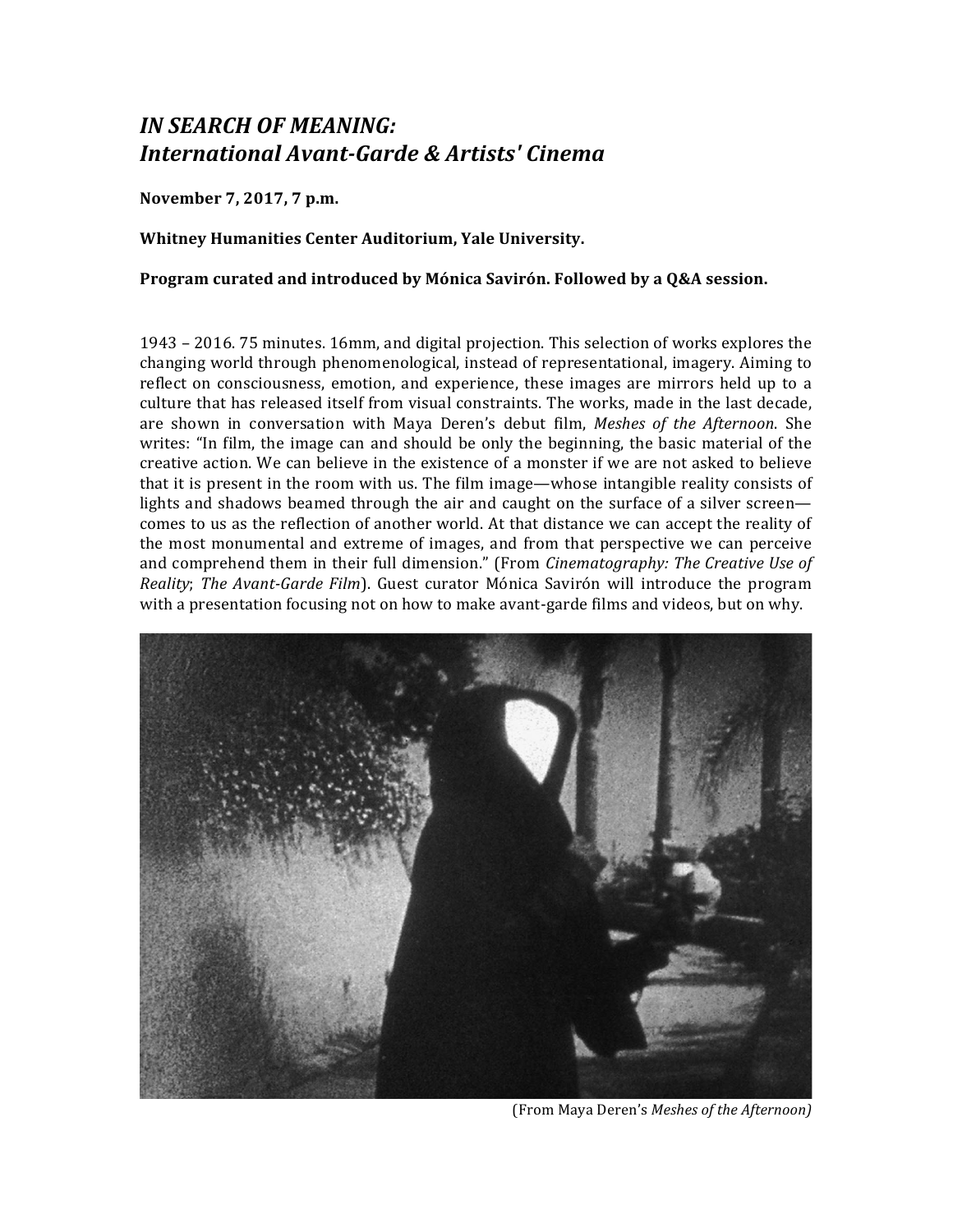# *AN ECSTATIC EXPERIENCE*, by Ja'Tovia Gary

2015, 6 minutes, HD from 16mm and video, color & b/w, sound, 16:9



"[The film] begins with the sound of Alice Coltrane's harp as 1950s-era churchgoers arrive for a service. Gary then layers animated drawings over actress (poet and civil rights activist) Ruby Dee performing the slave narrative of Fannie Moore, whose story was recorded in 1937 as part of the Federal Writers' Project. Gary's hand-drawn animations create honorifics: a halo over Dee's head alternates with orbital and dot formations, giving way to laser beams dancing in diagonals from Dee's eyes. And just as viewers acclimate to the sound of celluloid crackling in Gary's collage of black-and-white found footage, she cuts to color videos of militarized police forces and the rebellions fighting back, taken from network news and citizen journalism covering Black Lives Matter protests in cities like Ferguson and Baltimore."-Ariel Goldberg, Art in America.

## *MOUNTAIN IN SHADOW***, by Lois Patiño**

2012, 14 minutes, HD, color, sound, 16:9

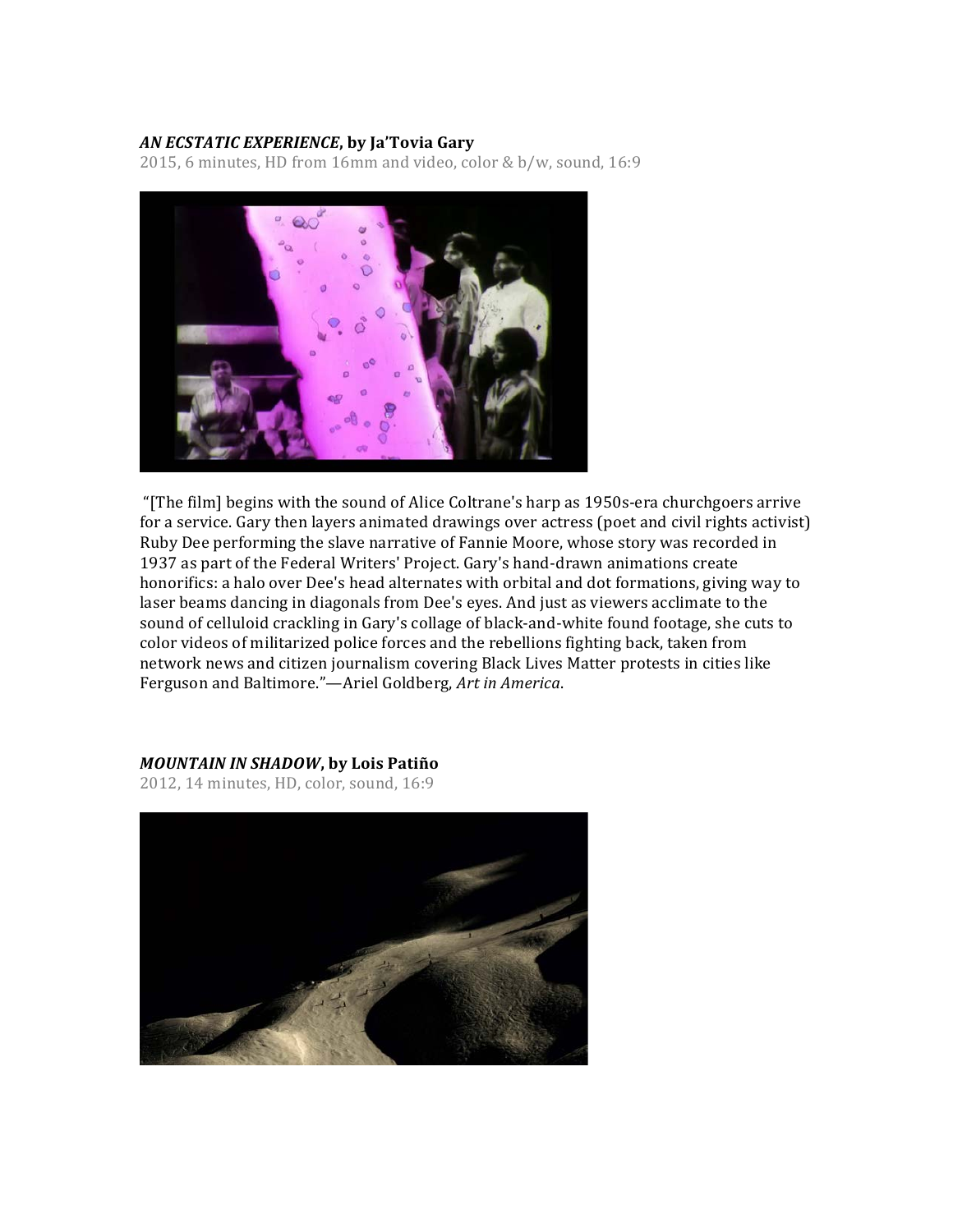"I have been reflecting about how landscape is represented in cinema. In every film this approach is made from a different perspective, but always going around the relationship between the viewer and the image. […] I tried to create a balance between the abstract and the figurative: trying to flatten the image and creating a big contrast in the almost black and white imagery. Here the referents were closer to the abstract expressionism, allowing me to go beyond the real space, creating an estrangement with the snowy mountains. […] I film from the distance, and I don't move the camera, thus I try to concentrate the gaze and be more perceptible to the subtle movements of the elements of Nature. The image that we see is not the real space, but it represents a mental image when this connection with what you see is made."—Lois Patiño, Bucharest International Experimental Film Festival.

## **TRICKS ARE FOR KIDDO, by Rhayne Vermette**

2012, 3 minutes, HD from 16mm, color, sound, 4:3



"The source material of *Tricks are for Kiddo* came from the found footage readily available at the co-op Winnipeg Film Group. It was made by taping pieces of film to clear leader. This film is an inquiry into various methods to excavate something from the physical assemblage of images, much like the notion of a film collage. My selection process was mainly engrossed with textures and either building up the density of an image, or deflating it. So far, my 16mm work cannot be run through a projector without enduring severe defacement and devastation." - Rhayne Vermette, AXW Festival.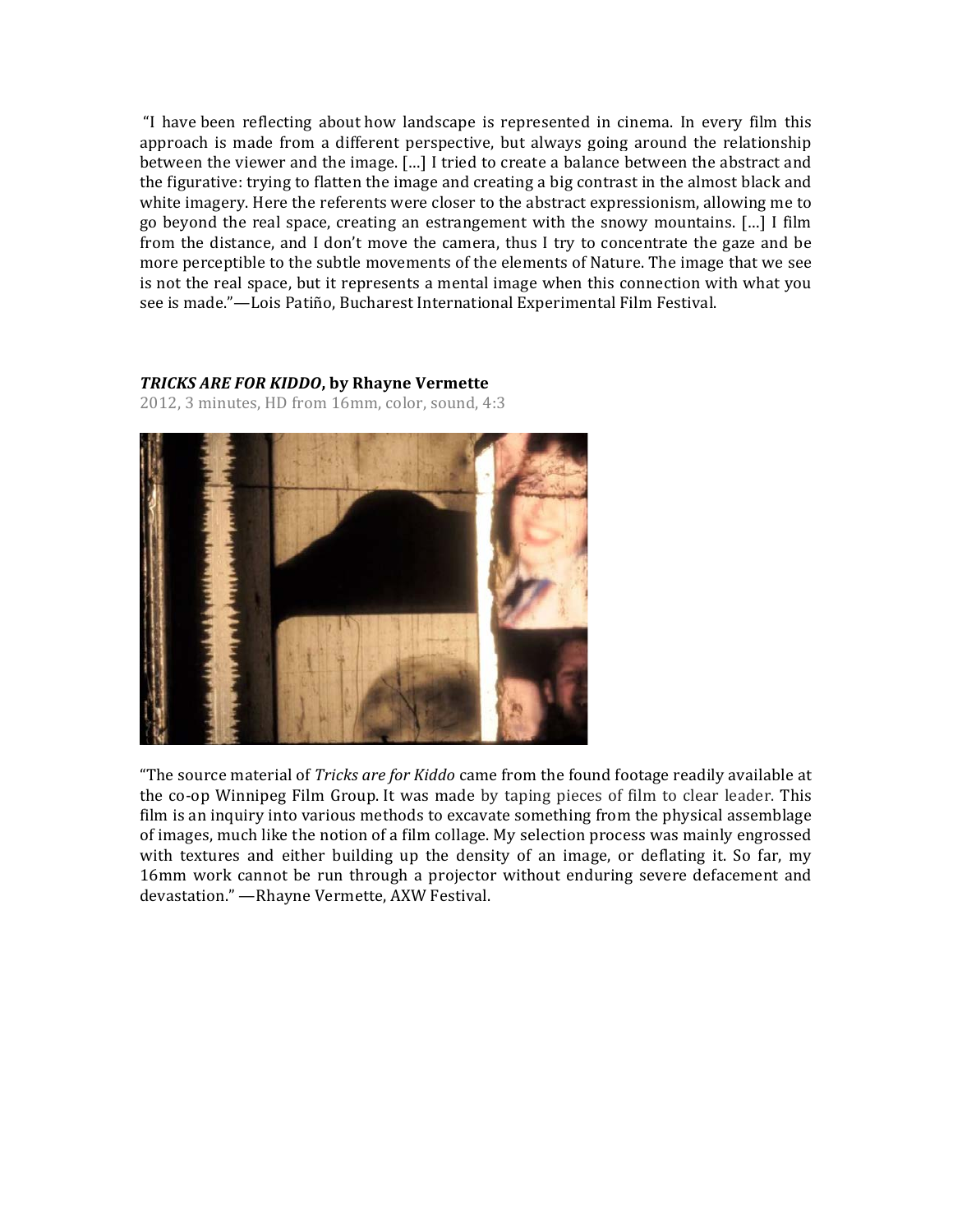# LAGOS SAND MERCHANTS, by Karimah Ashadu

2013, 10 minutes, HD, color, sound, 16:9



"This film focuses on a group of sand merchants on the outskirts of Lagos (Nigeria), arduously trawling the Lagos State Lagoon to unearth sand deep from the river bed, which will later be offered to the construction industry for sale. The cinematography of the film is led by the 'Rotate 2 Mechanism' or drumroll, a dynamic revolving device that challenges spatial perception. As the mechanism is actioned, the moving image lurches towards the ground and comes back up again, as if surfacing for air. The mechanism becomes a mirror for the task, producing a rhythmic quality that reflects the monotonous yet poetic relationship between the merchants and the lagoon."—Karimah Ashadu.

## *HIGH WATER,* **by Paweł Wojtasik**

2013, 9 minutes, HD, color, sound, 16:9



*"High Water* was filmed in post-Katrina New Orleans and the surrounding wetlands, one of the fastest disappearing coastal areas on the planet. The work engages viewers in a contemplation of a landscape damaged by human intervention that nevertheless struggles to retain its vitality. Some of the footage in the film was obtained using a 360-degree panoramic camera. The film is accompanied by Stephen Vitiello's atmospheric soundtrack." —Paweł Wojtasik.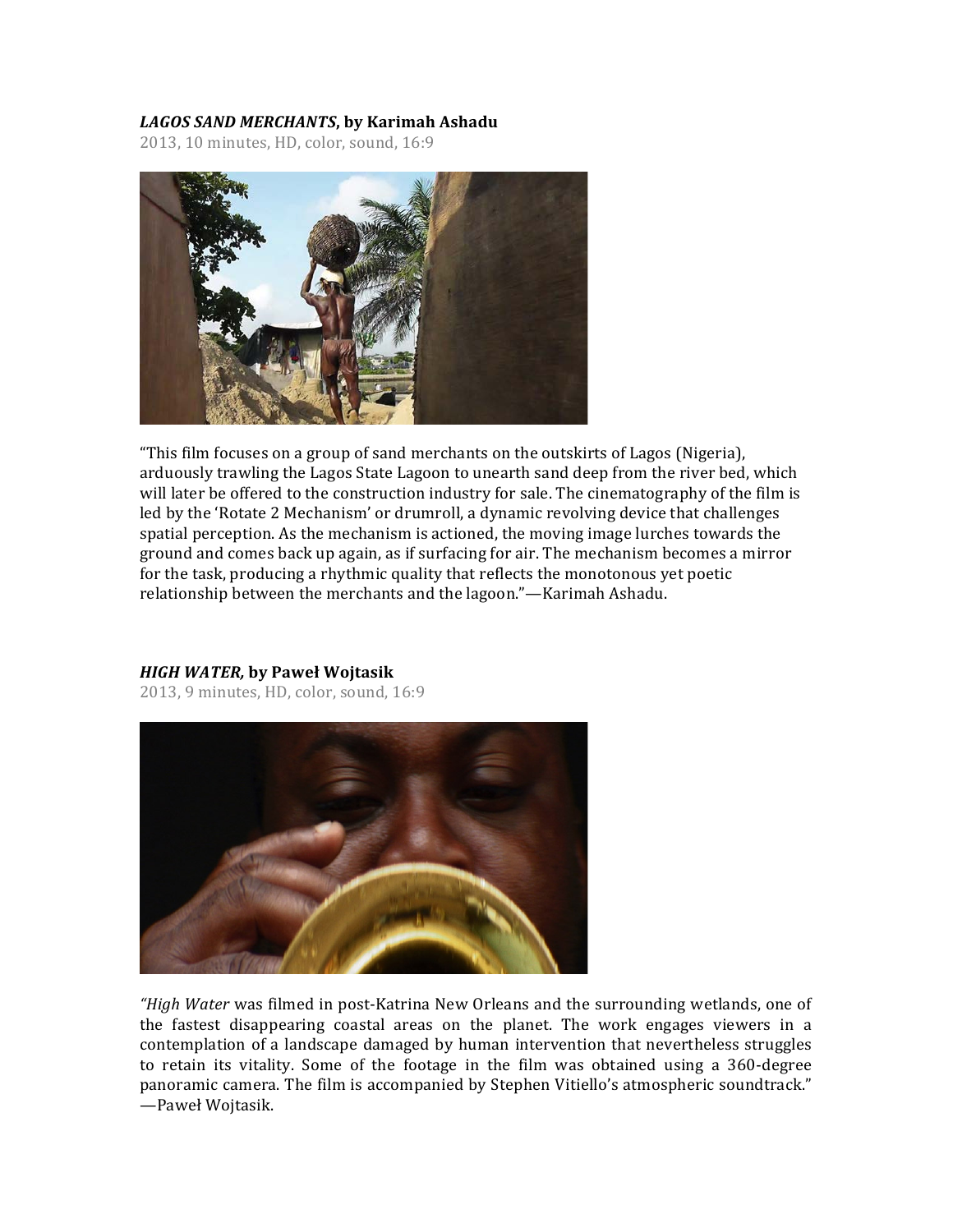#### *MESHES OF THE AFTERNOON*, by Maya Deren

1943, 14 minutes, 16mm, black & white, sound, 4:3



"I wanted to put on film the feeling which a human being experiences about an incident, rather than to record the incident accurately. [...] This film is concerned with the interior experiences of an individual. It does not record an event that could be witnessed by other persons. Rather, it reproduces the way in which the sub-conscious of an individual will develop, interpret and elaborate an apparently simply and casual incident into a critical emotional experience."—Maya Deren, Visionary Film.

#### *TUSSLEMUSCLE***, by Steve Cossman**

2007-2009, 5 minutes, 16mm, color, sound, 4:3

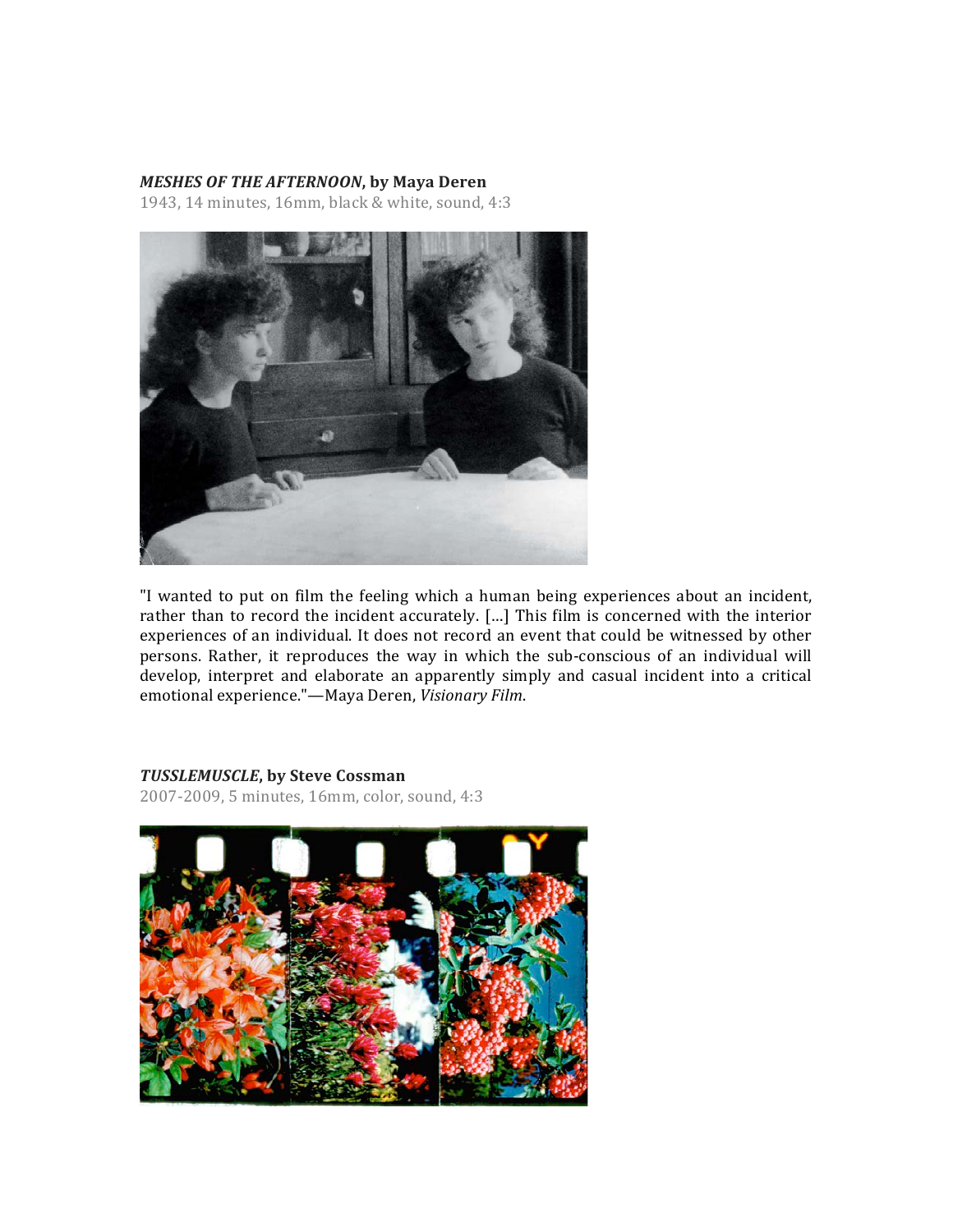"This film is composed of  $7,000$  single frames that were appropriated from view-master reel cells of floral imagery, then hand-spliced using a guillotine splicer to create a linear filmstrip. Musical patterns such as paradiddles  $(R-L-R-R, L-R-L)$  were assembled with the still images of flora to make and break rhythms: rose, carnation, rose, rose, carnation, rose, carnation, carnation. The piece is composed with temporary lulls restraining the building crescendo ultimately cut at the height of its intensity, a visual composition at 24 frames per second. To sustain a visual note, multiples of that image have been spliced together, at points up to a hundred of the same image to hold before moving back into rhythm."—Steve Cossman.

## *THE END*, by Amanda Thomson

2015, 6 minutes, 16mm, black & white, optical sound, 4:3



"The film traces the progress of light from natural to artificial. In the end, nothing is left. This work was made as part of a project by the Iris Film Collective in Vancouver: each member was given 800 feet of black and white print stock to shoot, print, and edit a film on the theme of *The End of the World*. The film should not have a tail leader attached, therefore it is over after the last clear frame has passed through the projector." —Amanda Thomson.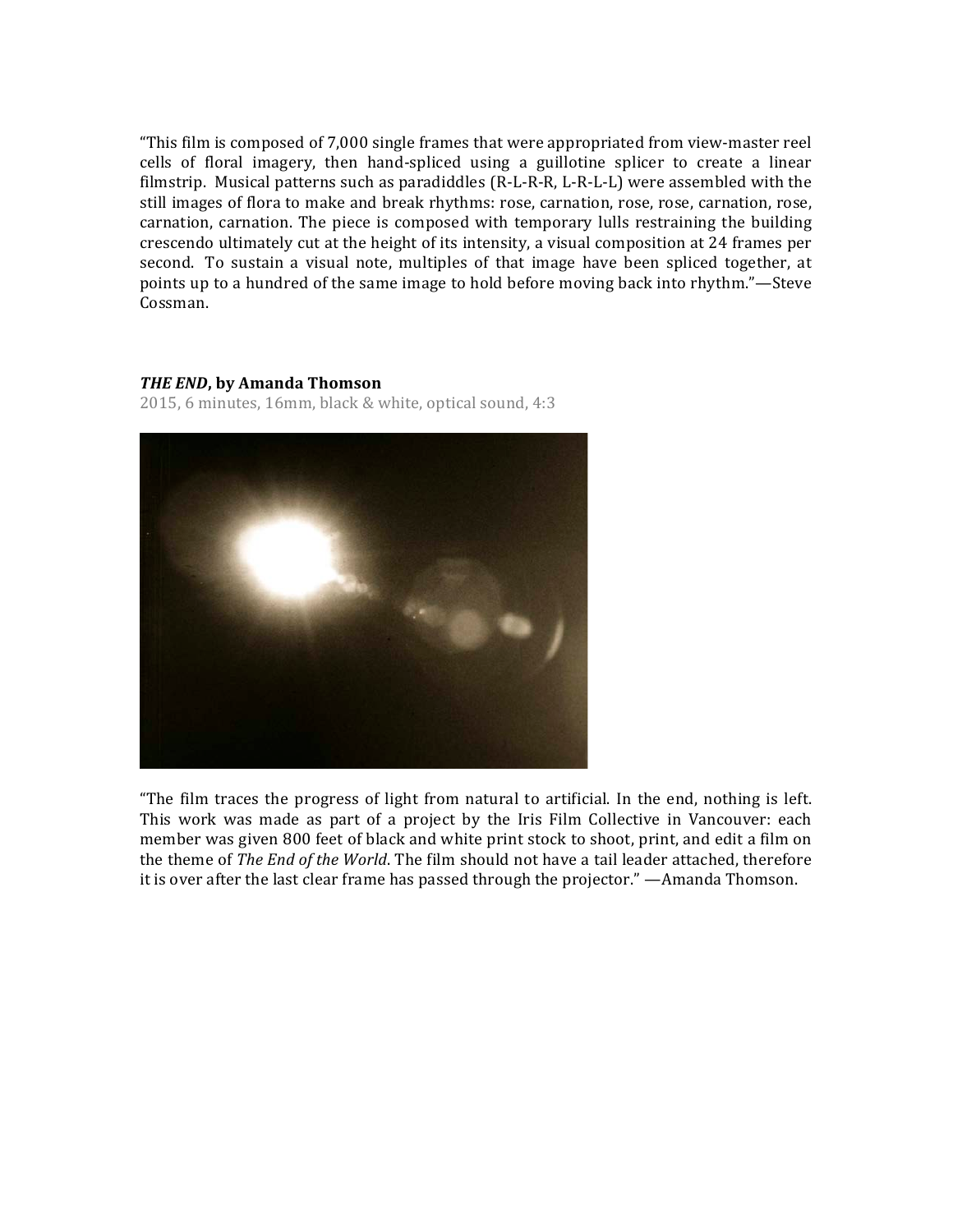# *FOOTNOTES:*

#### *ANSWER PRINT***, by Mónica Savirón**

2016, 5 minutes, HD from 16mm, color, sound, 4:3



"The fading that devastates color films occurs in the dark. It is accelerated by high temperatures and, to a lesser extent, relative humidity. Dye fading is irreversible. Once the dye images have faded, the information lost cannot be recovered"—Image Permanence Institute. "An answer print is the first film after the original has been timed for every shot with fades and dissolves if any. The question that it answers is 'what is this going to look like', and 'what corrections, if any, are needed'."-Bill Brand.

#### *BROKEN TONGUE***, by Mónica Savirón**

2013, 3 minutes, HD from 16mm, color and black & white, sound, 16:9